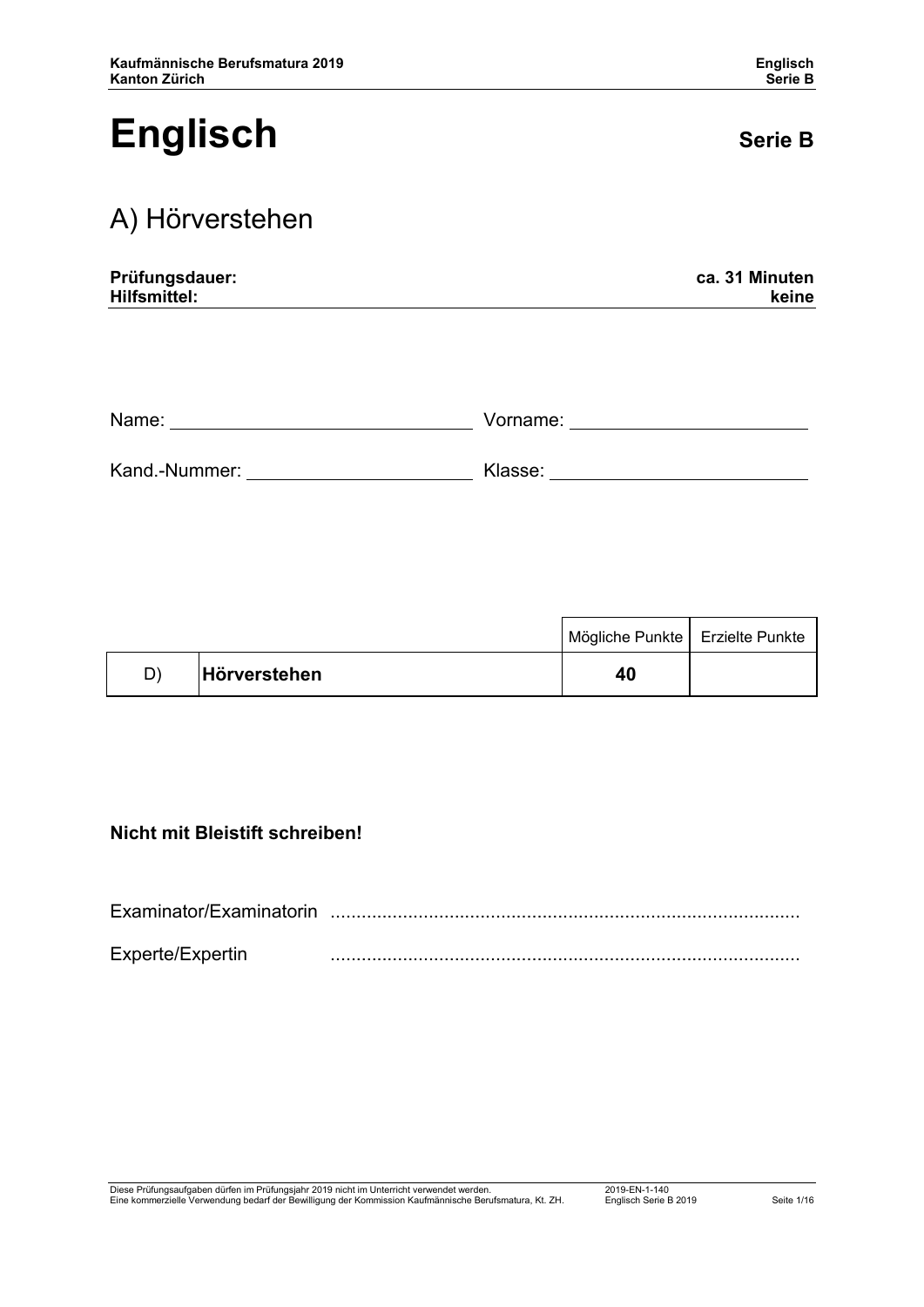#### **LISTENING COMPREHENSION**

**TASK 1 10 POINTS**

### **FOOD WRITER**

*In the first part of the test you will hear a talk given by Jessica Morgan, a journalist who writes reviews of restaurants.*

*As you listen, fill in the gaps 1-10 in the notes below with one to three words.*

| She had a go at writing a (2) ________________________________but didn't finish it.                |                                               |
|----------------------------------------------------------------------------------------------------|-----------------------------------------------|
| People often ask themselves how Jessica manages to (3) ________________________ with               |                                               |
| eating out so often.                                                                               |                                               |
| Jessica thinks having the same food too frequently is (4) ______________________                   |                                               |
| She says she aims to try dishes which are (5) ____________________________ in some way.            |                                               |
| Eating with someone else enables her to get a different (6) _________________________________ of a |                                               |
| restaurant.                                                                                        |                                               |
| While eating Jessica doesn't normally (7) _________________________.                               |                                               |
| Making a mistake with foreign words would be (8) Making a mistake with foreign words would be (8)  |                                               |
| Jessica prefers to provide (9) _________________________________ rather than specific              |                                               |
| recommendations.                                                                                   |                                               |
| Despite being (10)                                                                                 | __, Jessica denies getting special treatment. |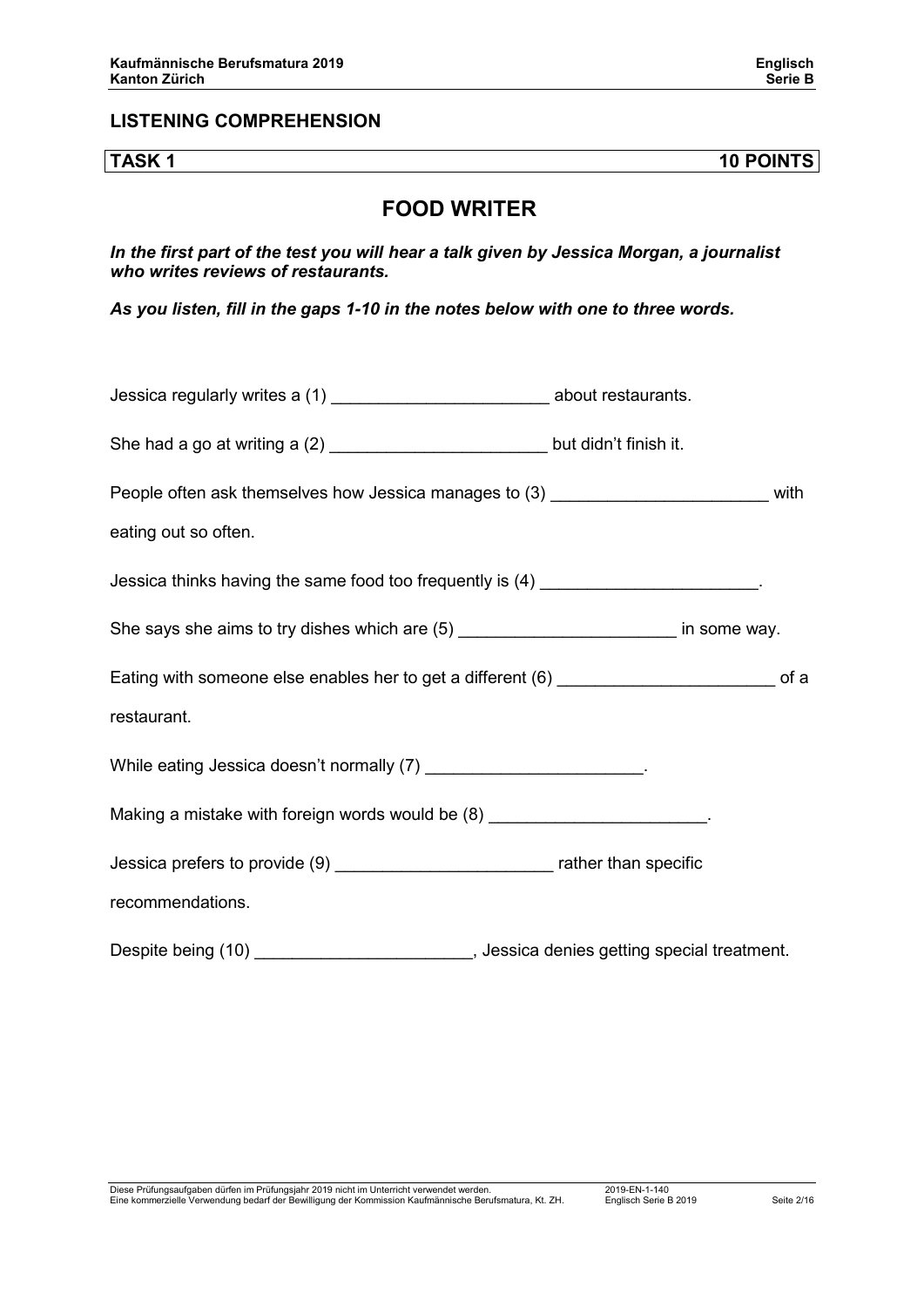#### **TASK 2 16 POINTS**

### **GRAFFITI**

#### **In the second part of the test you will hear an interview with a graffiti artist.**

**For questions 1-8, mark the best answer, A, B, or C.** 

## **1. What does Gregory say about himself? <sup>A</sup>** During the day he chooses buildings where spraying is allowed. **B** He paints at night because he has trouble sleeping. **<sup>C</sup>** He likes spraying in Switzerland because it's legal there. **2. If graffiti artists are caught by the police they have to… <sup>A</sup>** leave the country. **<sup>B</sup>** clean the walls they sprayed. **<sup>C</sup>** pay for the damage they caused. **3. What do graffiti artists and hip hop musicians have in common? <sup>A</sup>** They like measuring themselves against each other. **<sup>B</sup>** They mostly express feelings of aggression and anger.

**<sup>C</sup>** They fight with guns and fists.

#### **4. What is the purpose of Gregory's art?**

- **<sup>A</sup>** Making money for the graffiti scene.
	- **<sup>B</sup>** Showing people an alternative lifestyle.
	- **<sup>C</sup>** Teaching the older generation a lesson.

#### **5. Does Gregory consider his art harmful?**

- **<sup>A</sup>** Yes, although it is often overlooked.
- **B** Sometimes, despite his personal rules.
- **<sup>C</sup>** No, because he doesn't want to annoy people.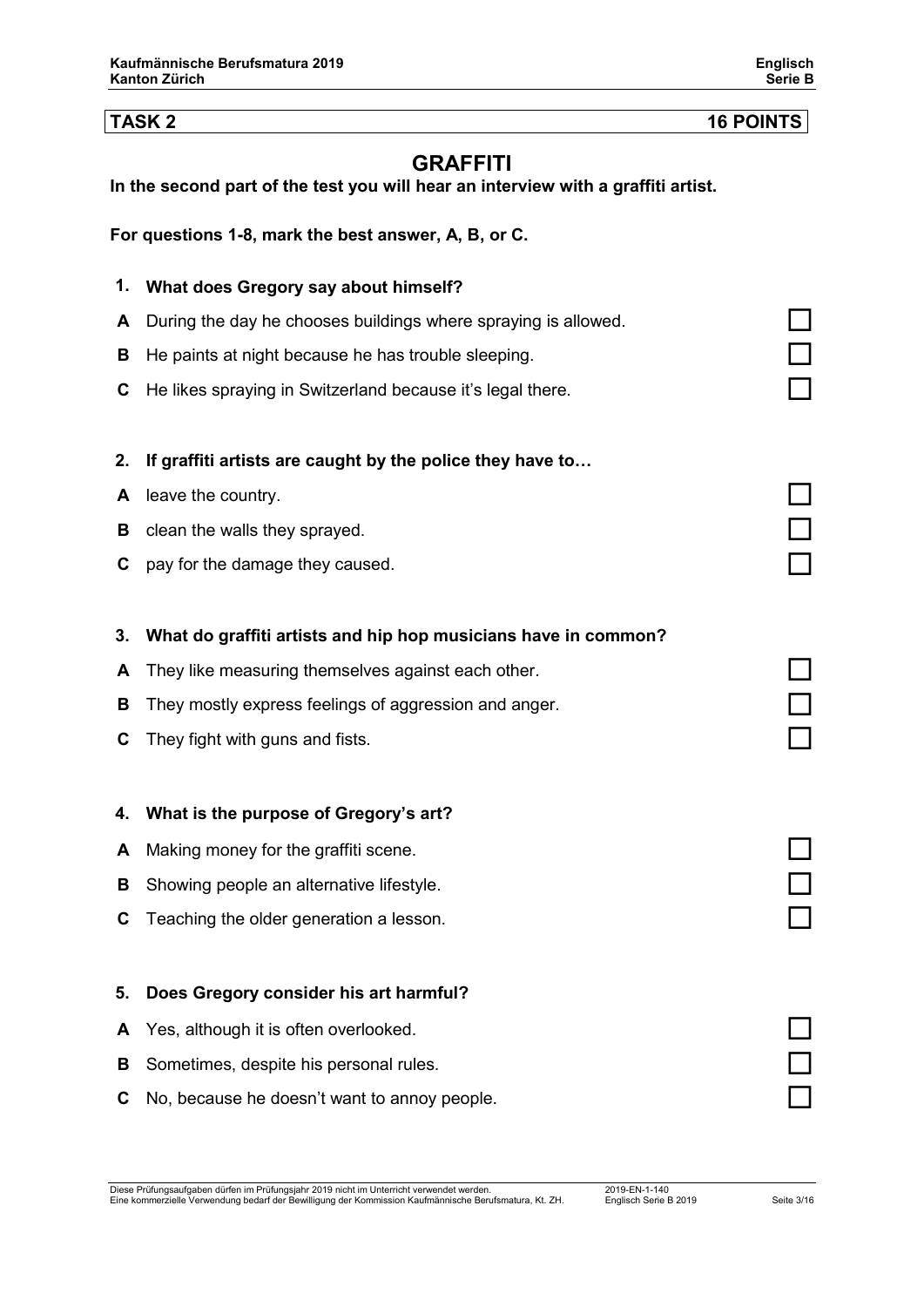| 6. | Gregory started painting graffiti                       |  |
|----|---------------------------------------------------------|--|
| A  | after a famous crew member showed him the rules.        |  |
| В  | because he was inspired by one of his classmates.       |  |
| С  | in order to become more perfect as an artist.           |  |
|    |                                                         |  |
| 7. | Most people don't think of graffiti as art because      |  |
| A  | street artists are mostly unknown.                      |  |
| В  | its meaning is too complex.                             |  |
| С  | they are not willing to appreciate new ideas.           |  |
|    |                                                         |  |
| 8. | What does Gregory say about his next sketch?            |  |
| A  | It might turn out different from his original idea.     |  |
| В  | He will try to attract many people with it.             |  |
| С  | It will probably be a large, black and silver graffiti. |  |
|    |                                                         |  |

**TASK 3 14 POINTS**

### **FUNDING HIGHER EDUCATION**

**In the third part of the test you will hear an interview with Cora Pierce, Director of Human Resources at Swanson's, a national chain of supermarkets.**

**For questions 1-5, decide whether the statements are true or false. Correct the false ones,** *using up to five key words***.** 

|              |                                                                                             | T/F | <b>Correction</b> |
|--------------|---------------------------------------------------------------------------------------------|-----|-------------------|
|              | The business community is employing fewer<br>university graduates.                          |     |                   |
| $\mathbf{2}$ | The service and retail sectors make up about<br>50% of non-specialist graduate jobs.        |     |                   |
| 3            | Specialised knowledge might not be as<br>important in the future.                           |     |                   |
| 4            | A better link between higher education and<br>research will result in more economic growth. |     |                   |
| 5            | It's important for small companies that<br>graduates can contribute right from the start.   |     |                   |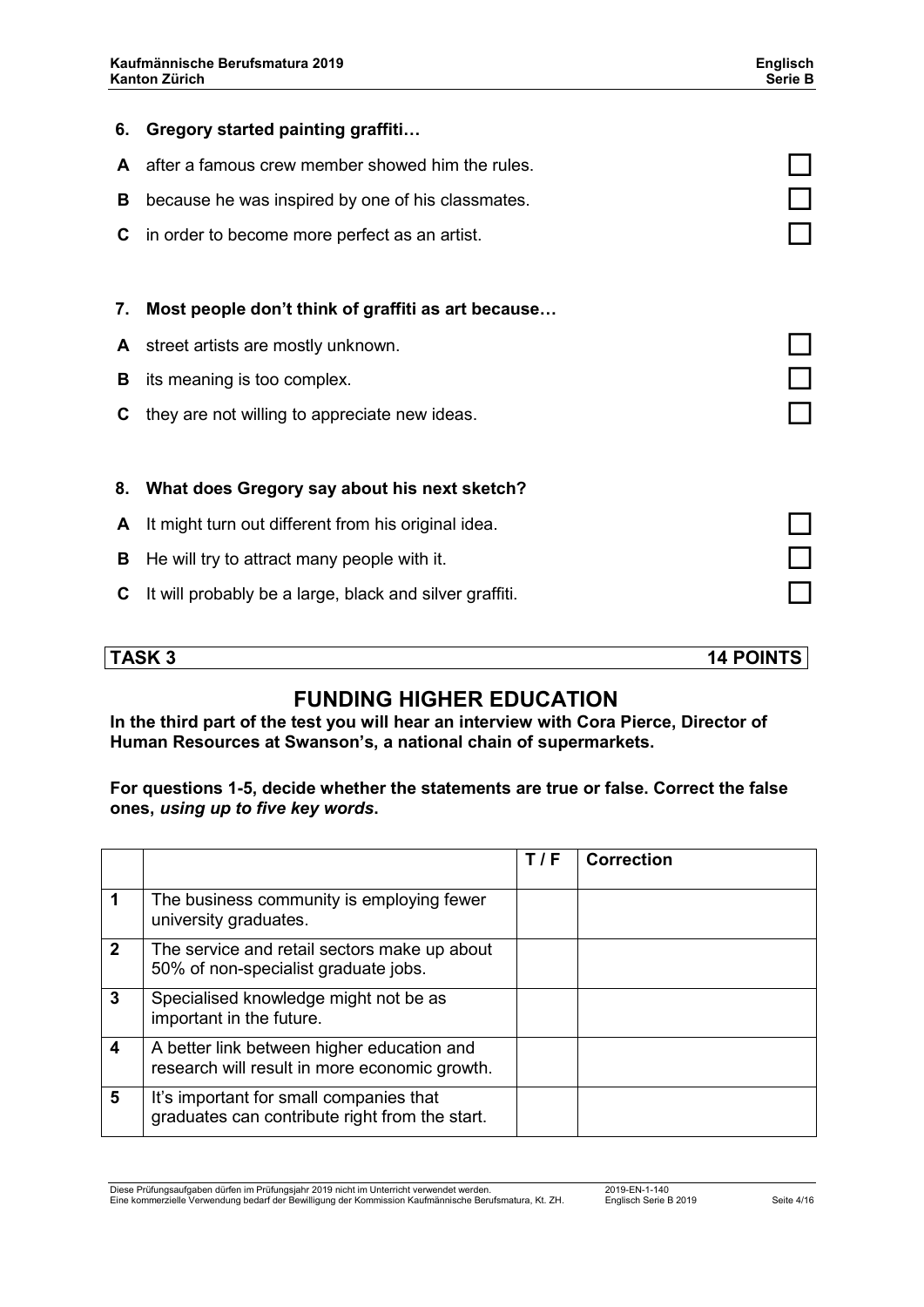# **Englisch** Serie B

 $\top$ 

٦

## B) Leseverstehen

| Prüfungsdauer: | 40 Minuten |
|----------------|------------|
| Hilfsmittel:   | keine      |

| Name:         | Vorname: |
|---------------|----------|
| Kand.-Nummer: | Klasse:  |
|               |          |

|    |                      | Mögliche Punkte   Erzielte Punkte |  |
|----|----------------------|-----------------------------------|--|
| B) | <b>Leseverstehen</b> | 30                                |  |

 $\overline{1}$ 

### **Nicht mit Bleistift schreiben!**

| Examinator/Examinatorin |  |
|-------------------------|--|
| Experte/Expertin        |  |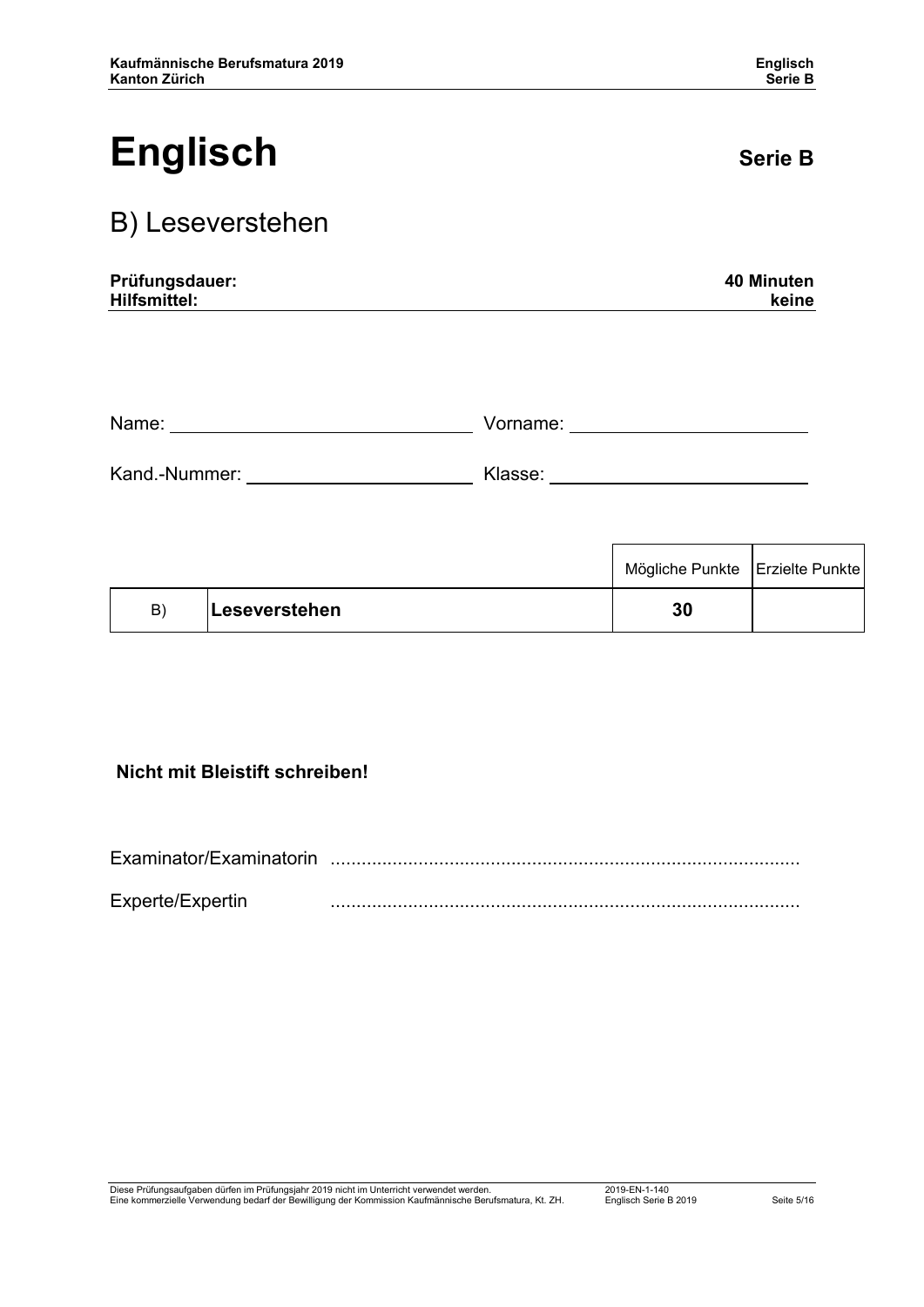| <b>TASK 1</b>                                            |             | <b>14 POINTS</b> |    |  |  |
|----------------------------------------------------------|-------------|------------------|----|--|--|
| You are going to read about job interviews.              |             |                  |    |  |  |
| Which paragraph(s) $(A - E)$ mention the following       |             |                  |    |  |  |
| Character is not the interviewer's main concern.         | 1           |                  |    |  |  |
| Interviewees should prepare what they want to say.       | $\mathbf 2$ |                  |    |  |  |
| You should not talk too much.                            | 3           |                  |    |  |  |
| Something that might result in a lower income.           | 4           |                  |    |  |  |
| Faulty communication can affect your chances of success. | 5           |                  | 6  |  |  |
| Punctuality is more important than appearance.           | 7           |                  |    |  |  |
| The way you dress reflects your attitude to a job.       | 8           | .                | 9  |  |  |
| Some interviewers can tell how candidates feel.          | 10          | 1.1.1.1          | 11 |  |  |
| You should not appear too keen.                          | 12          |                  |    |  |  |
| People should be able to wear what they like.            | 13          |                  |    |  |  |
| The more important the job, the better you should dress. | 14          |                  |    |  |  |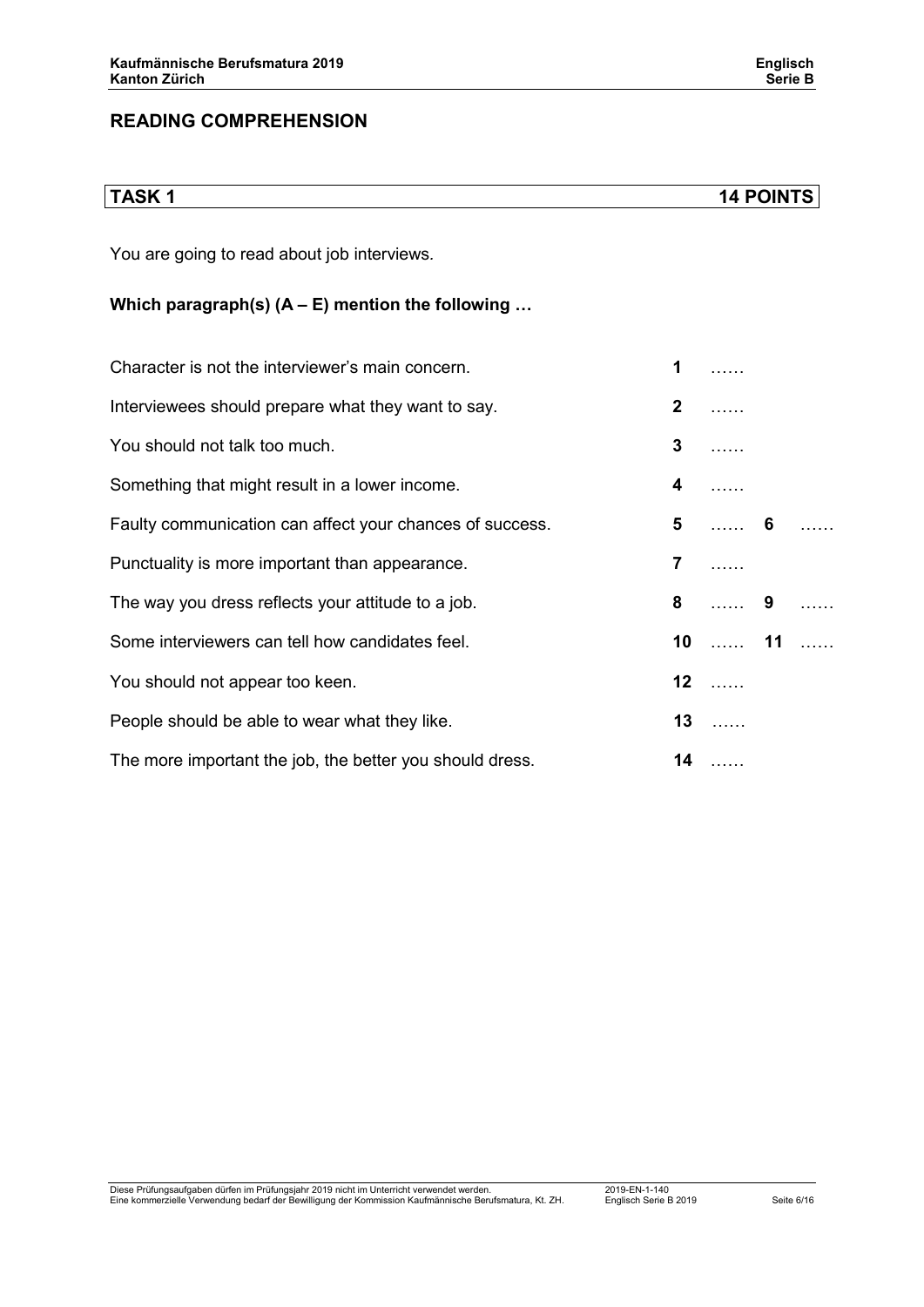#### **Interview Tips**

First impressions are often lasting ones. People form them within the first few minutes of meeting. They observe how we dress, our eye contact, our body movement and how fast or slowly we talk, and tone of voice as well as our actual words.

- **A. Mary Hopkins** studied to be a teacher. She says, 'I worked hard and when I finally graduated I was very confident. I applied for a job at a nearby primary school and got an interview with the Head Teacher. I noticed a small hole in my jacket that morning,' she recalls. 'I would have changed, but I knew it would have made me late, and I always think it's important to be on time.' She did not get the job. In fact, one of her friends who also teaches at the school told her the Head Teacher's only comment was, 'If someone doesn't take the time to present their best image at an interview, what kind of a teacher is she going to be?' People think that only what's inside counts, but in an interview you should aim to come across in the best possible way in all respects.
- **B. Andrea Simmons** worked for ten years as an administrative assistant in a large accounting company. When the office manager retired, she applied for the position and wasn't even given an interview. 'I thought it was a mistake so I asked the Personnel Manager what had happened,' she says. He told me I did not fit the image of an office manager. He said people should consider improving their wardrobe before applying again for promotion. In his opinion, interviewees who look as if they care about themselves are more likely to care about their jobs. I was shocked. 'I do a very good job and the way I dress shouldn't make a difference.'
- **C. Albert Smith,** a psychologist, states that movement and gestures also influence a first impression. He has discovered that our feelings and attitudes are reflected in the words we use, our voice and facial expressions. When our facial expressions and words send different messages, the listener will put more weight on the non-verbal message. Therefore, it is important that your words agree with your body language. Mixed messages only confuse the interviewer.
- **D. Sheila Price**, a marketing specialist, says it is very important not to appear too desperate for the job or too eager to please. When she applied for a promotion, her interview went so well she was offered the job on the spot. 'I was delighted,' she says. 'But I reacted to the offer with too much enthusiasm. Once the boss sensed how excited I was, he knew I wasn't going to turn him down. Consequently, he offered me a lower salary than I had hoped for. I'm sure I could have got more had I managed to control my excitement.'
- **E. David Lowe**, the manager of an employment agency, suggests that it is a good idea to inform yourself about the company before you go to the interview. 'A consideration of what we say and how we say it, will contribute to the success of the interview,' he says. 'The annual report, for example, will tell you about areas of company involvement. Mention an area that interests you during the interview. This will give a positive note and convince others of your interest in the company.' Have a few questions ready and avoid speaking in long confused sentences. As he puts it, 'Poor communicators talk in paragraphs. Successful communicators talk in short sentences and even in highlighted points.'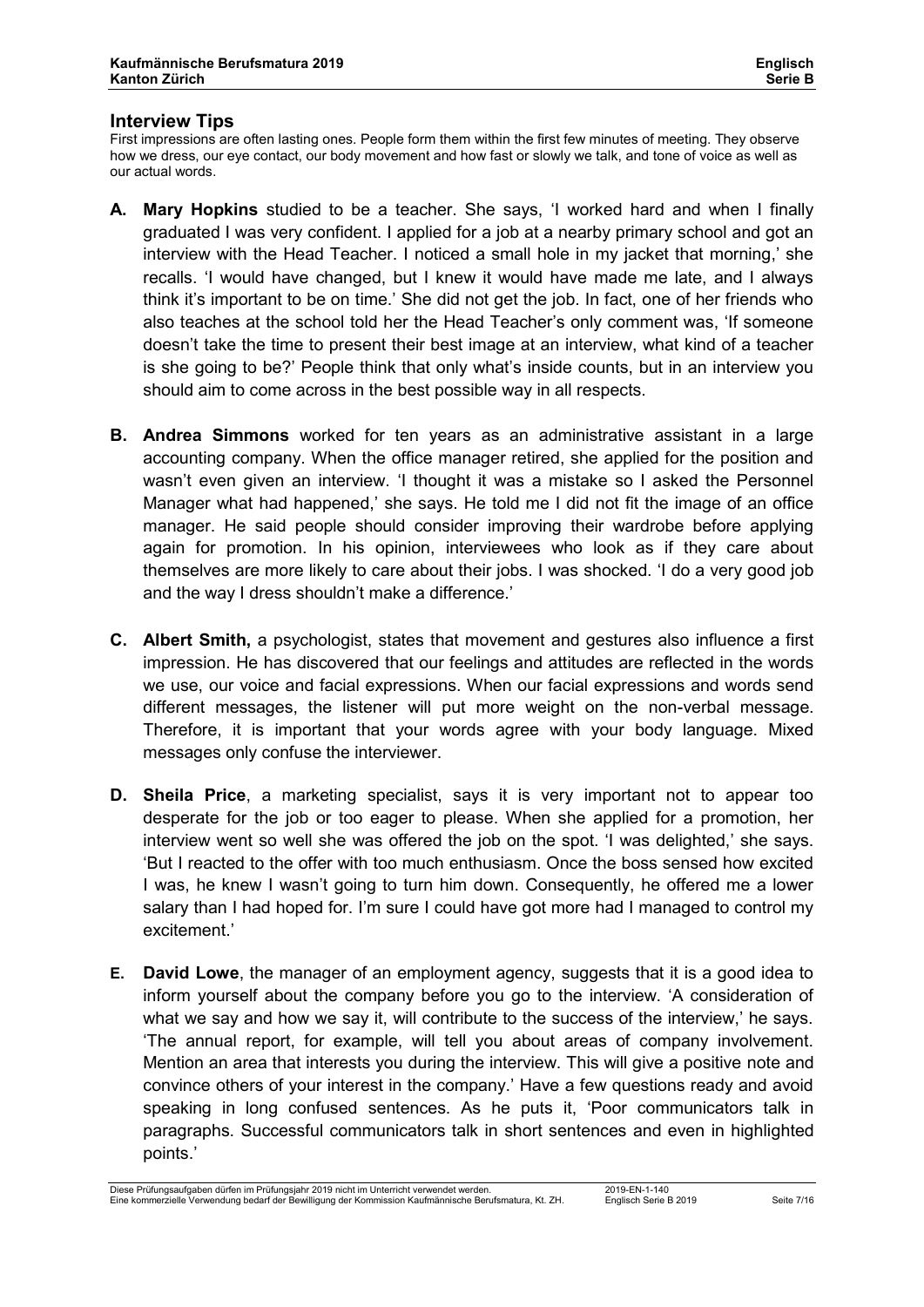#### **TASK 2 16 POINTS**

You are going to read an extract from the novel *'Don't Lean Out of the Window – The Inter-Rail Experience'* by Stewart Ferris and Paul Basset. For questions **15-22,** choose from the options **A, B, or C** the answer that you think **expresses best what the text says.**

I was dirty, smelly, hungry and somewhere beneath all that, suntanned. It was the end of an Inter-Rail holiday. My body couldn't take any more punishment. My mind couldn't deal with any more foreign timetables, currencies or languages.

- "*Never again*," I said, as I stepped onto home ground. I said exactly the same thing the 5 following year. And the next. All I had to do was buy one train ticket and, because I was under twenty-five years old, I could spend a whole month going anywhere I wanted in Europe. Ordinary beds are never the same once you've learnt to sleep in the corridor of a train, the rhythm rocking you into a deep sleep.
- Carrying all your possessions on your back in a rucksack makes you have a very basic 10 approach to travel, and encourages incredible wastefulness that can lead to burning socks that have become too anti-social, and getting rid of books when finished. On the other hand, *this way of looking at life* is entirely in the spirit of Inter-Rail, for common sense and reasoning can be thrown out of the window along with the paperback book and the socks. All it takes to achieve this carefree attitude is one of those tickets in your hand.
- 15 Any system that enables young people to travel through countries at a rate of more than one a day must be pretty special. On that first trip, my friends and I were at first unaware of the possibilities of this type of train ticket, thinking it was just an inexpensive way of getting to and from our chosen camp-site in southern France. But the idea of non-stop travel proved too tempting for there was always just one more country over the border, always that little bit 20 further to go. And what did the extra miles cost us? Nothing.

We were completely uninterested in culture. But this was a first holiday without parents, as it was for most other Inter-Railers, and in organising our own timetable we left out everything except the most immediately available sights. This was the chance to escape the guided tour, an opportunity to do something different. I took great pride in the fact that, in many 25 places, all I could be bothered to see was the view from the station. We were just there to get by, and to have a good time doing so. In this we were no different from most of the other

The excitement of travel comes from the sudden reality of somewhere that was previously just a name. It is as if the city in which you arrive never actually existed until the train pulls in 30 at the station and you are able to see *it* with your own tired eyes for the first time.

Inter-Railers with whom we shared corridor floors, food and water, money and music.

Only by actually seeing Europe, by watching the changing landscapes and seeing the differences in attitudes and lifestyles, can you really have an accurate picture of the continent in your mind. Everybody knows what is there, but it is meaningless until you view it yourself. This is what makes other people's holiday photos so boring.

35 While the train trip won't allow you to discover anything new in the world sense, it is a valuable personal experience. Europe is a big place, and Inter-Rail gives people the best opportunity to recognise *this*... though in our case it didn't happen immediately.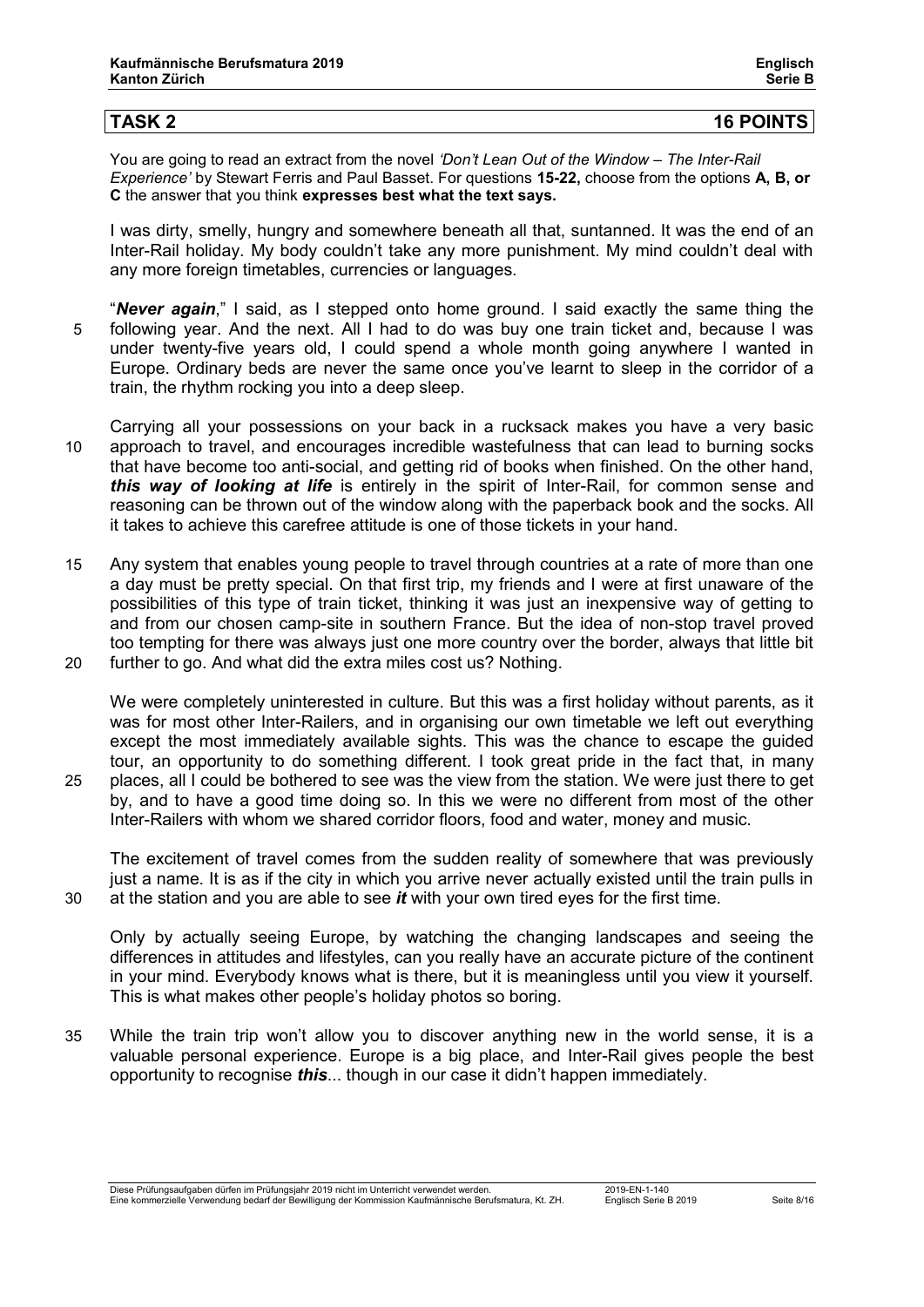|    | <b>Kanton Zürich</b> | Kaufmännische Berufsmatura 2019                                                                                    | <b>Englisch</b><br><b>Serie B</b> |
|----|----------------------|--------------------------------------------------------------------------------------------------------------------|-----------------------------------|
| 15 |                      | The writer said " <b>Never again</b> " at the end of his trip because he                                           | 15                                |
|    | A<br>B<br>C          | was completely exhausted from his journey.<br>felt ill.<br>didn't like trains.                                     |                                   |
| 16 |                      | What does the writer mean by "this way of looking at life" in line 12?                                             | 16                                |
|    | A<br>В<br>C          | worrying about the clothes.<br>throwing away things that are no longer needed.<br>taking care of your possessions. |                                   |
| 17 |                      | The writer originally bought an Inter-Rail ticket because he wanted to                                             | 17                                |
|    | A<br>B<br>C          | go on a tour of Europe.<br>meet other young people.<br>get to one place cheaply.                                   |                                   |
| 18 |                      | What the writer liked about travelling without his parents was that he                                             | 18                                |
|    | A<br>B<br>C          | could stay away from home longer.<br>could make his own decisions.<br>could spend more time sightseeing.           |                                   |
| 19 |                      | On his first trip, the writer found that the other young Inter-Railers were                                        | 19                                |
|    | A<br>B               | irresponsible.<br>concerned about money.<br>rather unconcerned.                                                    |                                   |
| 20 |                      | The word " $i\mathbf{f}$ " in line 30 refers to the $\dots$                                                        | 20                                |
|    | A<br>В<br>C          | train.<br>city.<br>station.                                                                                        |                                   |

**21** According to the writer, other people's holiday photos can be boring if … **21**

- A you haven't visited the same place.
- B they are similar to your own.
- C they are badly taken.
- **22** The word "*this*" in line 37 refers to … **22**
	- A the fact that Europe is a large continent.<br>B Inter-Rail giving people the best opportu
	- B Inter-Rail giving people the best opportunity.<br>C a very valuable personal lesson.
	- a very valuable personal lesson.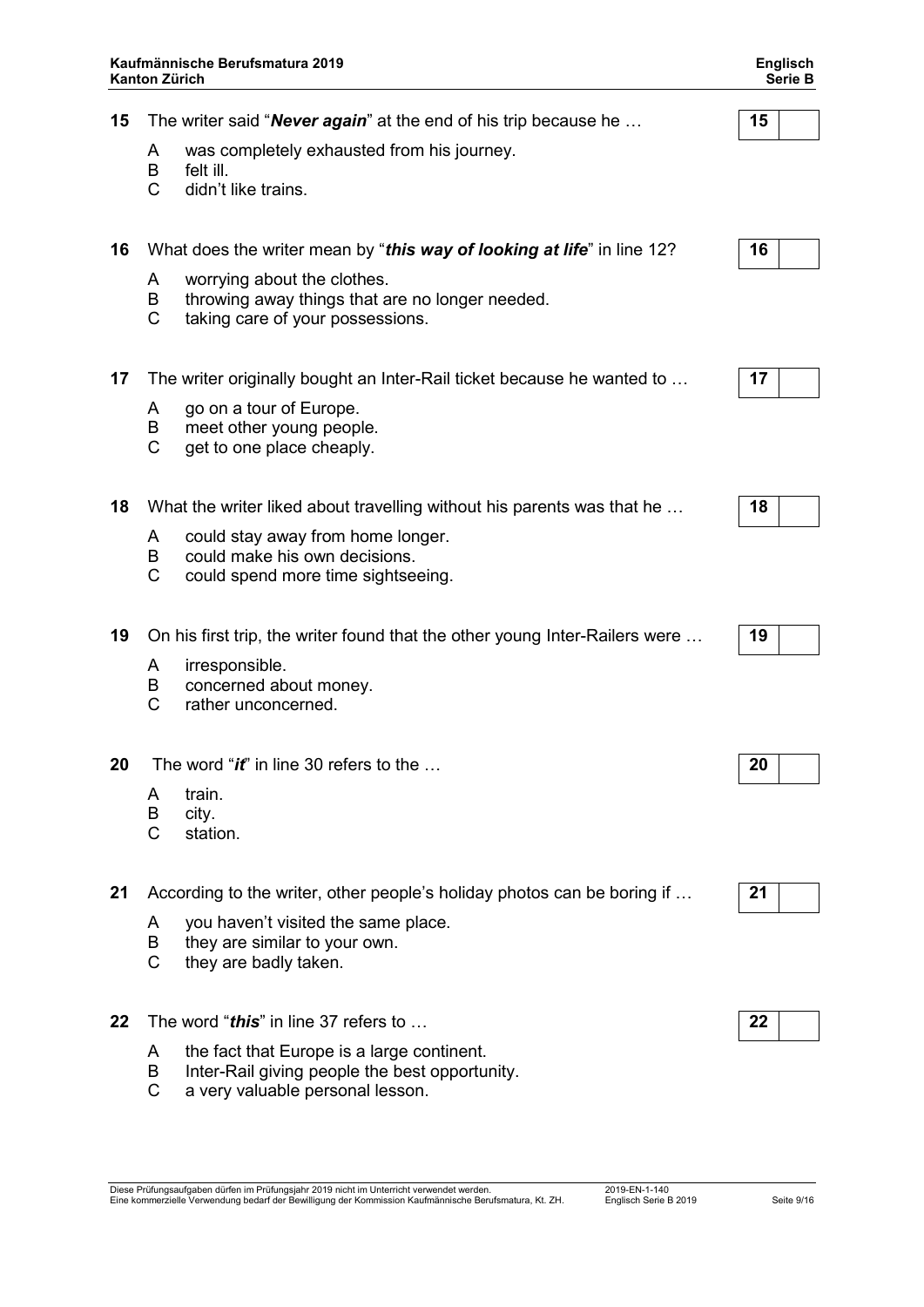# **Englisch** Serie B

## C) Grammatik

| Prüfungsdauer:      | 20 Minuten |  |
|---------------------|------------|--|
| <b>Hilfsmittel:</b> | keine      |  |

| Name:         | Vorname: |
|---------------|----------|
| Kand.-Nummer: | Klasse:  |

|               |           | Mögliche<br>Punkte | Erzielte<br>Punkte |
|---------------|-----------|--------------------|--------------------|
| $\mathcal{C}$ | Grammatik | 30                 |                    |

### **Nicht mit Bleistift schreiben!**

| Examinator/Examinatorin |  |
|-------------------------|--|
| Experte/Expertin        |  |

Diese Prüfungsaufgaben dürfen im Prüfungsjahr 2019 nicht im Unterricht verwendet werden. 2019-EN-1-140 Eine kommerzielle Verwendung bedarf der Bewilligung der Kommission Kaufmännische Berufsmatura, Kt. ZH. Englisch Serie B 2019 Seite 10/16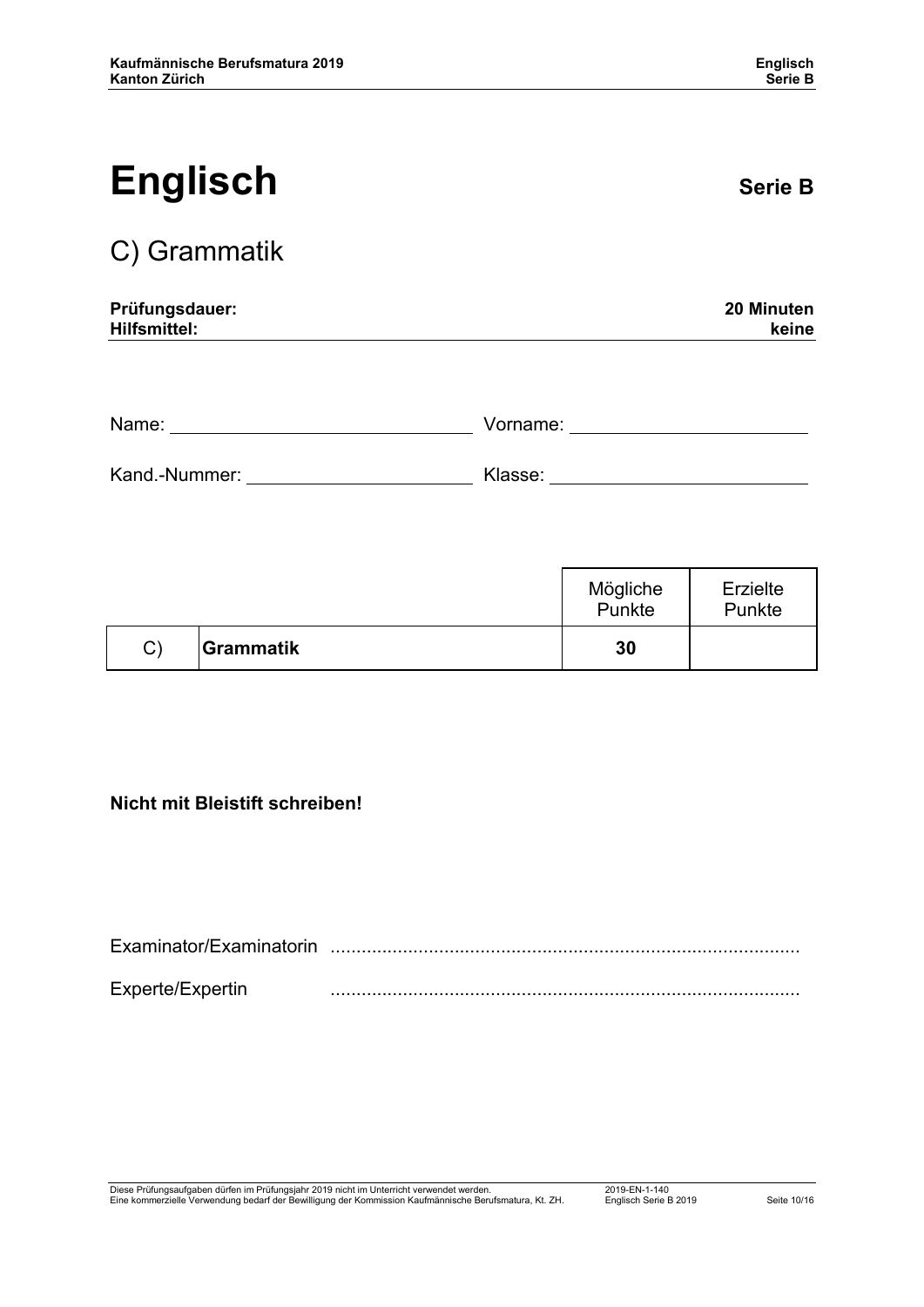#### **USE OF ENGLISH**

**TENSES: Read the text carefully and conjugate the verb in brackets in the most appropriate tense. Write your verb forms in the grid below.**

#### **TEXT ADAPTED FROM** *'***GOLD COAST***'* **(BY STUART DYBEK)**

They woke simultaneously in a hotel room on the thirty-seventh floor, neither of them sure of the time, both still a little drunk, a little numb from the silence that **(1) (grow)** between them. It was her exclamation 'Look at the sky and the light,' that **(2) (draw)** his attention.

As they **(3) (leave)** the drapes (= curtains) open, the wall of windows opposite seemed to be a wall of sky, almost indigo, shot with many bright colours which **(4) (change / constantly)** as if the veins of a newly discovered precious mineral were being exposed.

The sky was reflected in the windows of all the surrounding buildings that towered up to form the glass cliffs of the gold coast found in the city centre. He remembered how, as teenagers, he and a buddy **(5) (explore / frequently)** the gold coast of their native city, and the mixture of awe and contempt they **(6) (feel)** toward it.

He no longer felt superior to gold coasts. He wondered how many others, like him, **(7) (peer)** out of high-rise rooms at that moment. He **(8) (envy)** those still sleeping peacefully, while at the same time he wouldn't want them to miss such unforgettable moments. He wondered which of these two emotions the future **(9) (reveal)** as the more accurate. Once, shortly after they **(10) (become)** lovers, she said to him, "I'm not sure if meeting you has been the most lucky or unlucky thing in my life."

| $\overline{1}$ .          |  |
|---------------------------|--|
| 2.                        |  |
| $\overline{\mathbf{3}}$ . |  |
| $\overline{4}$            |  |
| $\overline{5}$ .          |  |
| 6.                        |  |
| $\overline{7}$ .          |  |
| $\overline{8}$ .          |  |
| $\overline{9}$ .          |  |
| 10.                       |  |

**TASK 1 10 POINTS**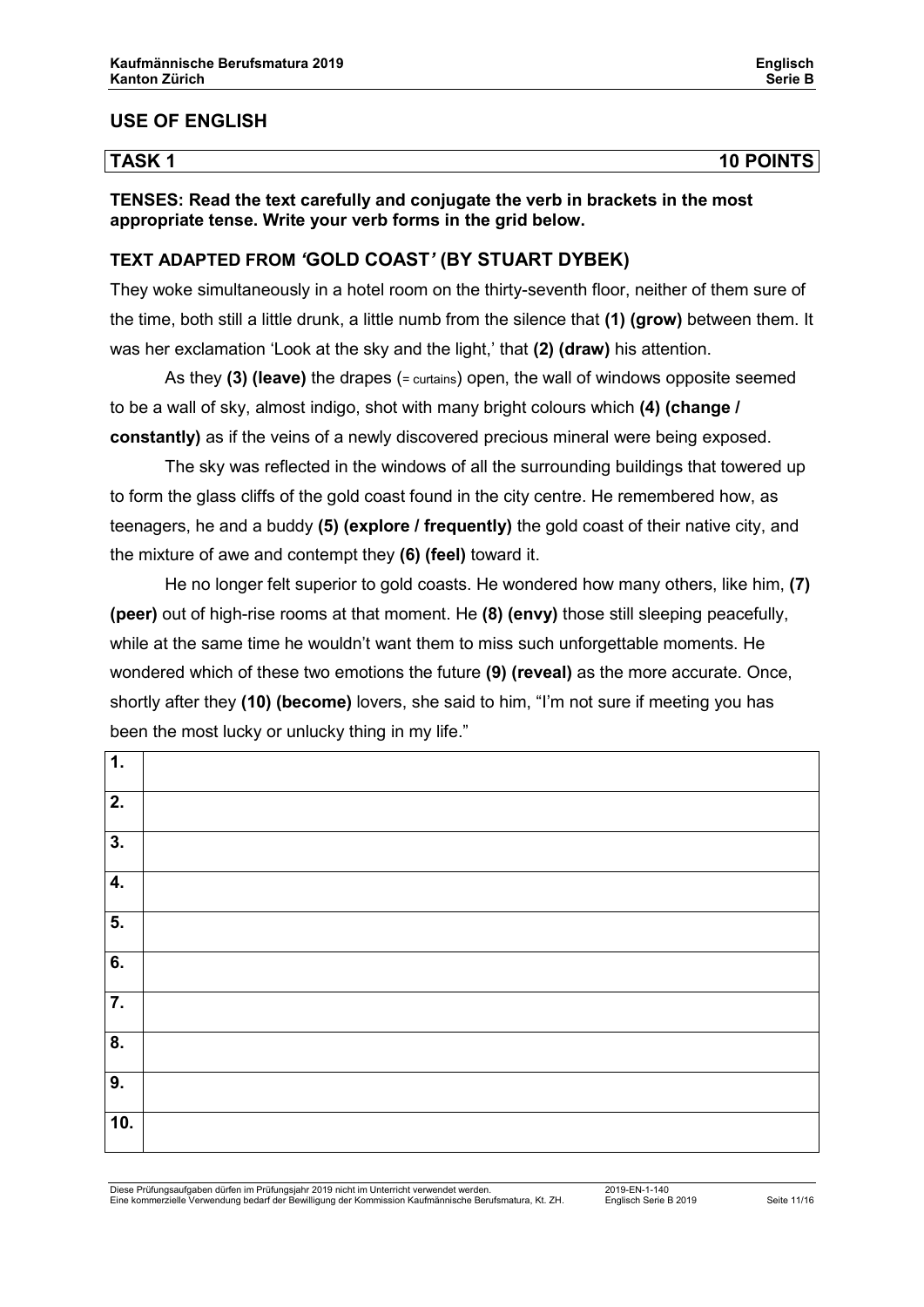| TASK <sub>2</sub><br>I ASN Z | $\lambda$ DOINTS<br>FUIN I<br>. J<br>. |
|------------------------------|----------------------------------------|
|                              |                                        |

For questions 1-12, complete the second sentence so that it has a similar meaning to the first sentence. You must use the word given in **bold** print. **Do not change this word.** Your answer must consist **of two to five words,** including the word given.

**1)** Tim and Yannic aren't talking to each other because they have had an argument.

#### **OUT**

| Tim and Yannic         | , so they're not |
|------------------------|------------------|
| talking to each other. |                  |

**2)** 2Michael Jackson has influenced many people worldwide.

#### **BY**

| Many people worldwide | Michael |
|-----------------------|---------|
| Jackson.              |         |

**3)** Nobody has ever shown such bad behaviour.

#### **THE**

| This is | has ever shown. |
|---------|-----------------|
|         |                 |

**4)** Mr Pecker said that we ought to take it easy for a while.

#### **SUGGESTED**

**5)** It's impossible that Nathalie's spent eight months on crutches!

#### **HAVE**

| <b>Nathalie</b> | eight months on |
|-----------------|-----------------|
| crutches!       |                 |

**6)** Aunt Emma's children would spend so much time outdoors when they were young.

#### **USED**

| Aunt Emma's children           | so much time |
|--------------------------------|--------------|
| outdoors when they were young. |              |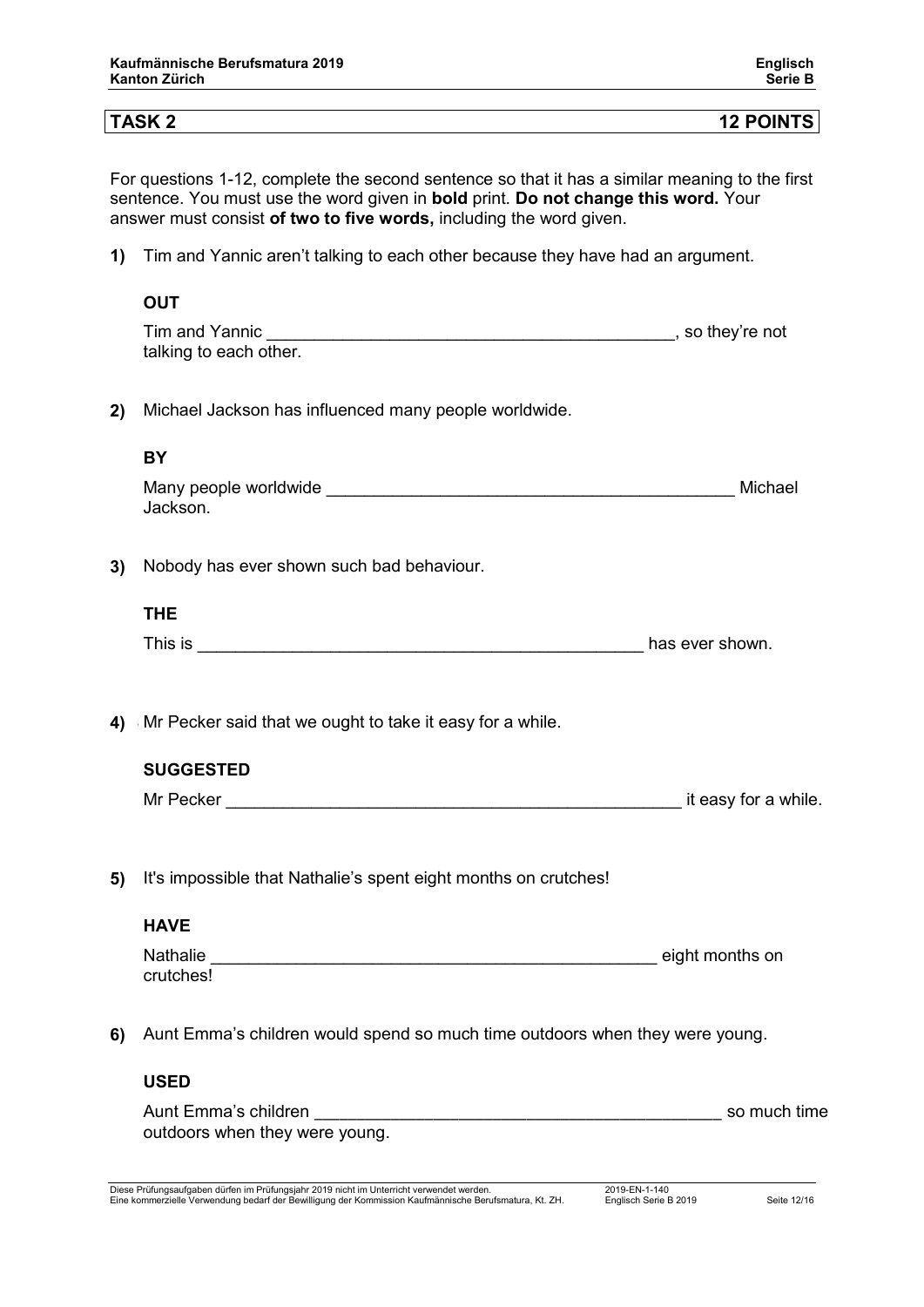**7)** Sara didn't take the books back to the library in time. This is why she's in lots of trouble now.

#### **ONLY**

If the books back to the library in time, she wouldn't be in so much trouble now.

8) More students than expected attended the farewell lecture of the eccentric professor.

|    | <b>ATTEND</b>                                                                                                                                                                                                                        |    |
|----|--------------------------------------------------------------------------------------------------------------------------------------------------------------------------------------------------------------------------------------|----|
|    |                                                                                                                                                                                                                                      |    |
|    | lecture of the eccentric professor.                                                                                                                                                                                                  |    |
| 9) | 'You really should make a move now.'                                                                                                                                                                                                 |    |
|    | <b>TIME</b>                                                                                                                                                                                                                          |    |
|    |                                                                                                                                                                                                                                      |    |
|    |                                                                                                                                                                                                                                      |    |
|    | 10) The elderly ladies started to play bridge at 4 o'clock yesterday and they were still playing at                                                                                                                                  |    |
|    | eight.                                                                                                                                                                                                                               |    |
|    | <b>BEEN</b>                                                                                                                                                                                                                          |    |
|    | At eight o'clock yesterday, the elderly ladies _________________________________                                                                                                                                                     |    |
|    | four hours.                                                                                                                                                                                                                          |    |
|    | 11) They'll be wasting their time if they try to get tickets for Liverpool's Champions League                                                                                                                                        |    |
|    | game.                                                                                                                                                                                                                                |    |
|    | <b>POINT</b>                                                                                                                                                                                                                         |    |
|    |                                                                                                                                                                                                                                      |    |
|    | Liverpool's Champions League game.                                                                                                                                                                                                   |    |
|    | 12) I have lost my smartphone once before this year.                                                                                                                                                                                 |    |
|    | <b>SECOND</b>                                                                                                                                                                                                                        |    |
|    | This is the <u>example and the set of the set of the set of the set of the set of the set of the set of the set of the set of the set of the set of the set of the set of the set of the set of the set of the set of the set of</u> | my |
|    | smartphone this year.                                                                                                                                                                                                                |    |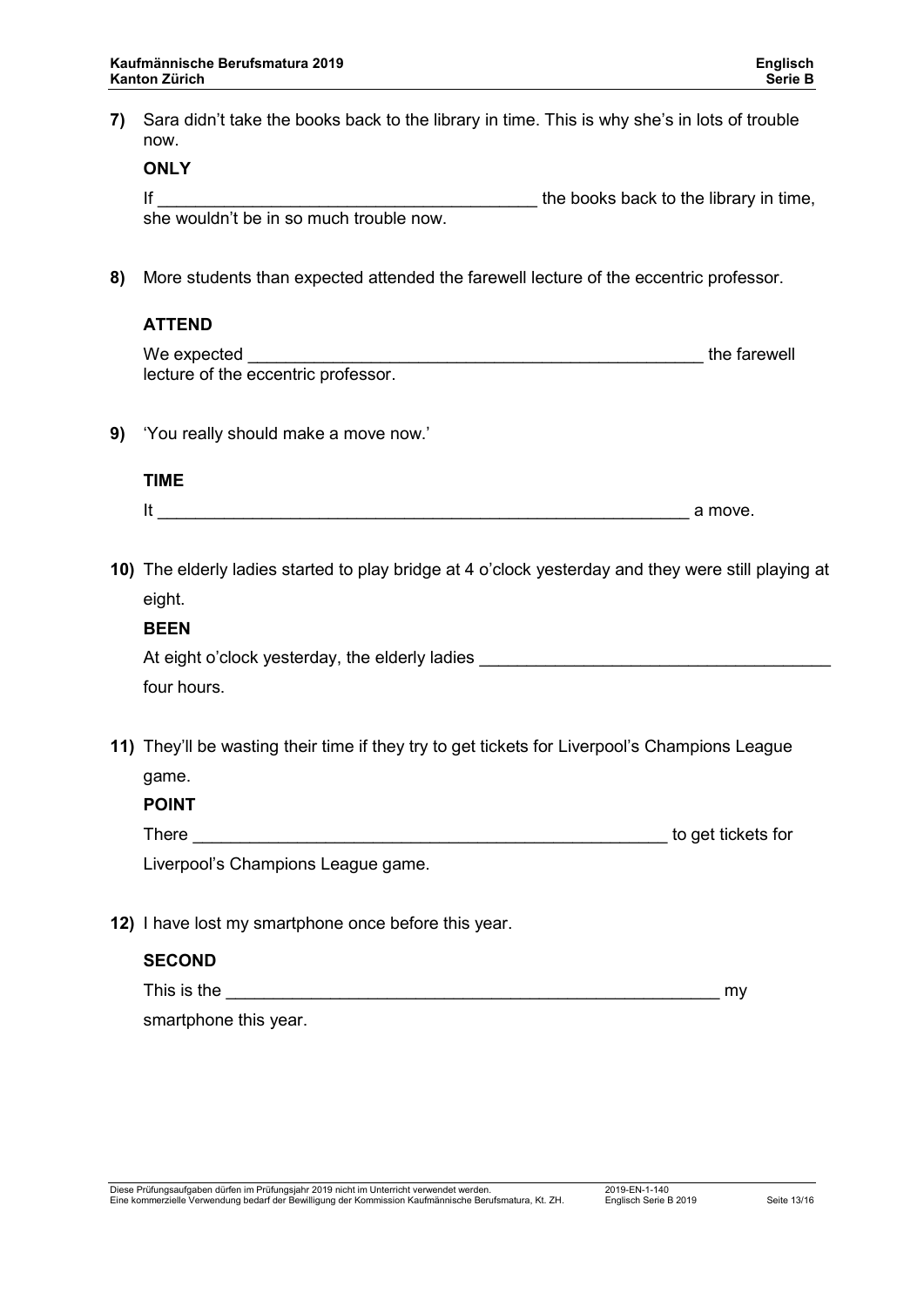Read the following text and use the word given in capitals at the end of each line to form a word that fits in the gap in the same line.

#### **VAMPIRE BATS**

|                                                                | Their name's relation to the undead figure of European folklore is intended.   |                 |
|----------------------------------------------------------------|--------------------------------------------------------------------------------|-----------------|
|                                                                | One of the (1) ________________________________ between Dracula and these tiny | <b>SIMILAR</b>  |
|                                                                | creatures can be observed once a target is located. Dracula 'attacks' his      |                 |
| victims by using his charm and the bats will often attack with |                                                                                |                 |
|                                                                |                                                                                | <b>REMARK</b>   |
| established, heat sensitive cells are used to locate a         |                                                                                |                 |
|                                                                |                                                                                | <b>SUIT</b>     |
|                                                                | (4) __________________________________Count Dracula, however, these tiny       | <b>LIKE</b>     |
|                                                                | creatures double in weight during the bloodsucking process. After such a       |                 |
|                                                                | lavish meal, it can be tricky for them to take off again but thanks to their   |                 |
|                                                                | springy forelimbs they manage easily enough to push themselves up              |                 |
| (5) __________________________________. This is particularly   |                                                                                | <b>VERTICAL</b> |
|                                                                |                                                                                | <b>HELP</b>     |
|                                                                | the victim has noticed their (7) _____________________________. However,       | <b>PRESENT</b>  |
|                                                                |                                                                                | <b>SKILL</b>    |
|                                                                | far from certain whether they find something to feed on every night. In that   |                 |
|                                                                | respect, Bram Stoker's protagonist and the vampire bats are very much          |                 |
| alike.                                                         |                                                                                |                 |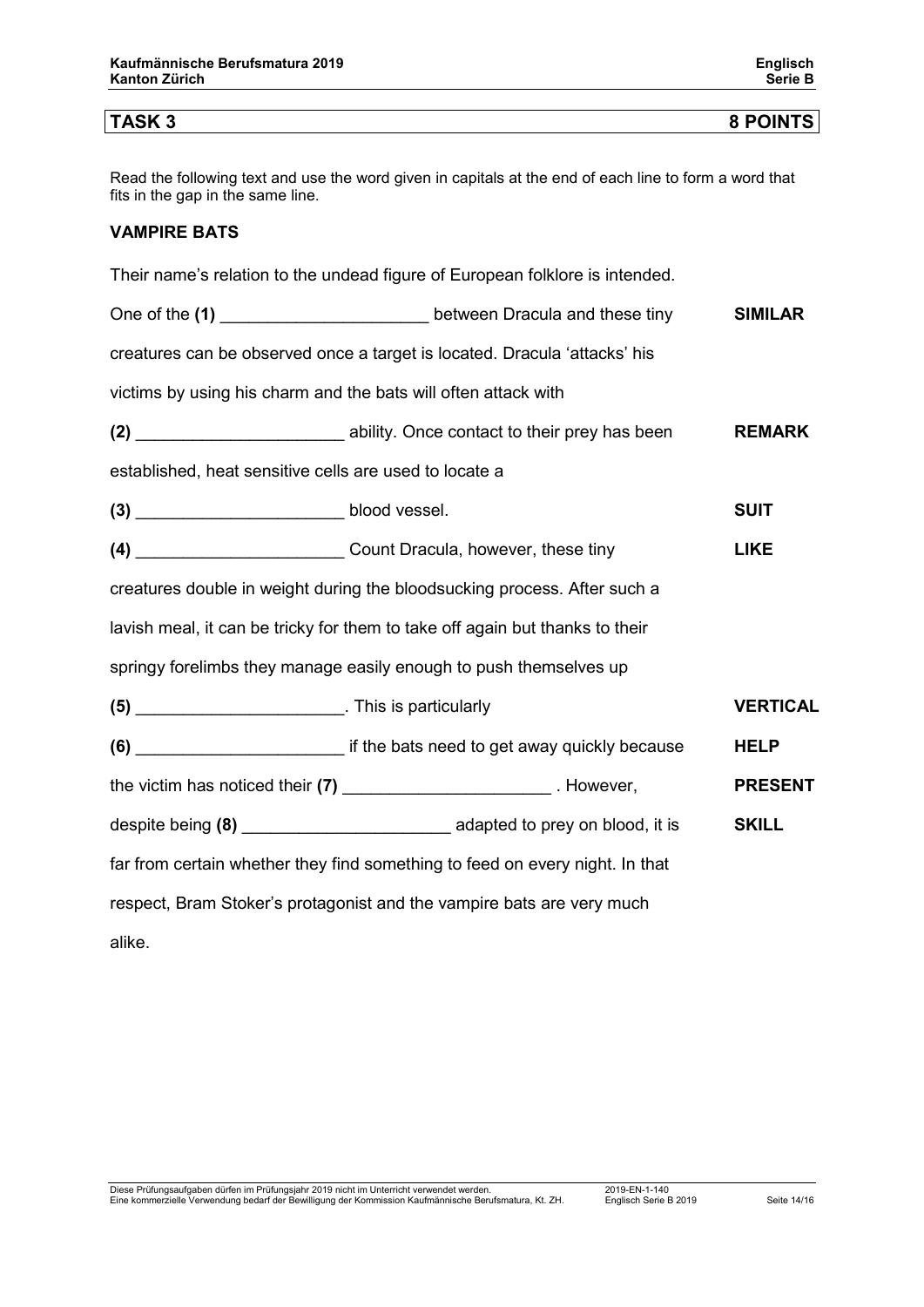| <b>Englisch</b>                       | <b>Serie B</b>      |
|---------------------------------------|---------------------|
| D) Textproduktion                     |                     |
| Prüfungsdauer:<br><b>Hilfsmittel:</b> | 40 Minuten<br>keine |
|                                       |                     |

| N <sub>2</sub> m <sub>6</sub> | $\sim$ $\sim$ $\sim$<br>$ -$ |
|-------------------------------|------------------------------|
|                               |                              |

Kand.-Nummer: Klasse:

|    |                | Mögliche<br>Punkte | Erzielte<br>Punkte |
|----|----------------|--------------------|--------------------|
| D) | Textproduktion | 40                 |                    |

### **Nicht mit Bleistift schreiben!**

Examinator/Examinatorin ........................................................................................... Experte/Expertin ...........................................................................................

Diese Prüfungsaufgaben dürfen im Prüfungsjahr 2019 nicht im Unterricht verwendet werden. 2019-EN-1-140 Eine kommerzielle Verwendung bedarf der Bewilligung der Kommission Kaufmännische Berufsmatura, Kt. ZH. Englisch Serie B 2019 Seite 15/16